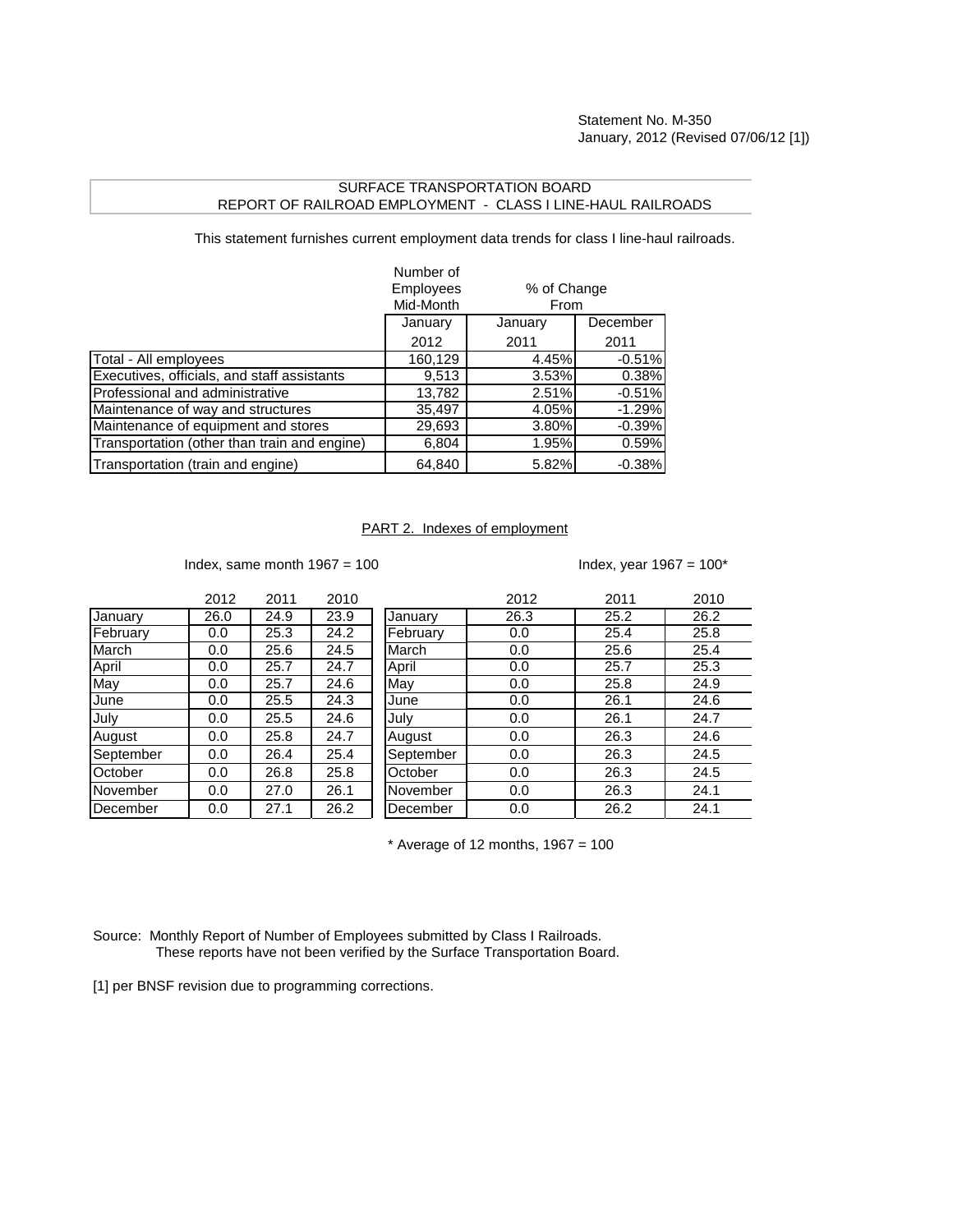| <b>CARRIER</b> |                                      | L100  | L200   | L 300  | L 400  | L500  | L600   | TOTAL   |
|----------------|--------------------------------------|-------|--------|--------|--------|-------|--------|---------|
|                | January, 2012 (Revised 07/06/12 [1]) |       |        |        |        |       |        |         |
| <b>BNSF</b>    | 130500                               | 1.713 | 3,850  | 7,942  | 7,380  | 1,661 | 16,794 | 39,340  |
| <b>CSX</b>     | 121500                               | 1.293 | 3.027  | 6.801  | 5,130  | 1.694 | 11,311 | 29,256  |
| CN/GT          | 114900                               | 364   | 539    | 1,788  | 817    | 370   | 2,154  | 6,032   |
|                | (Includes all CN US Operations)      |       |        |        |        |       |        |         |
| <b>KCS</b>     | 134500                               | 277   | 371    | 493    | 375    | 73    | 1.304  | 2,893   |
| <b>NS</b>      | 117100                               | 1.910 | 2.661  | 6,262  | 6.044  | 1.444 | 12.085 | 30,406  |
| <b>SOO</b>     | 137700                               | 308   | 359    | 878    | 593    | 223   | 1.504  | 3,865   |
| UP             | 139400                               | 3,648 | 2.975  | 11,333 | 9.354  | 1,339 | 19,688 | 48,337  |
| <b>TOTAL</b>   |                                      | 9,513 | 13,782 | 35.497 | 29,693 | 6.804 | 64.840 | 160,129 |
| <b>NRPC</b>    | 103000                               | 1.424 | 4.842  | 2.850  | 4.998  | 2.871 | 3.474  | 20.459  |

|              | January<br>2012 | January<br>2011 | December<br>2011 | Year     | % Change<br>Month |  |
|--------------|-----------------|-----------------|------------------|----------|-------------------|--|
|              |                 |                 |                  |          |                   |  |
| L 100        | 9,513           | 9,189           | 9,477            | 3.53%    | 0.38%             |  |
| L200         | 13,782          | 13,445          | 13,853           | 2.51%    | $-0.51%$          |  |
| L 300        | 35,497          | 34,116          | 35,960           | 4.05%    | $-1.29%$          |  |
| L400         | 29,693          | 28,605          | 29,809           | 3.80%    | $-0.39%$          |  |
| L500         | 6,804           | 6,674           | 6,764            | 1.95%    | 0.59%             |  |
| L600         | 64,840          | 61,275          | 65,085           | 5.82%    | $-0.38%$          |  |
| <b>TOTAL</b> | 160,129         | 153,304         | 160,948          | 4.45%    | $-0.51%$          |  |
|              |                 |                 |                  | Ratio    | Ratio             |  |
|              | 1967            |                 | 2012             | Corresp. | Average           |  |
|              | Months          |                 | Months           | Months   | Month             |  |
| January      | 614,766         |                 | 160,129          | 26.0     | 26.3              |  |
| February     | 610,335         |                 | 0                | 0.0      | 0.0               |  |
| March        | 608,751         |                 | 0                | 0.0      | 0.0               |  |
| April        | 611,136         |                 | 0                | 0.0      | 0.0               |  |
| Mav          | 613,824         |                 | 0                | 0.0      | 0.0               |  |
| June         | 624,153         |                 | 0                | 0.0      | 0.0               |  |
| July         | 623,096         |                 | 0                | 0.0      | 0.0               |  |
| August       | 619,419         |                 | 0                | 0.0      | 0.0               |  |
| September    | 606,714         |                 | 0                | 0.0      | 0.0               |  |
| October      | 597,271         |                 | 0                | 0.0      | 0.0               |  |
| November     | 593,568         |                 | 0                | 0.0      | 0.0               |  |
| December     | 590,100         |                 | $\mathbf 0$      | 0.0      | 0.0               |  |

Source: Monthly Report of Number of Employees submitted by Class I Railroads. These reports have not been verified by the Surface Transportation Board.